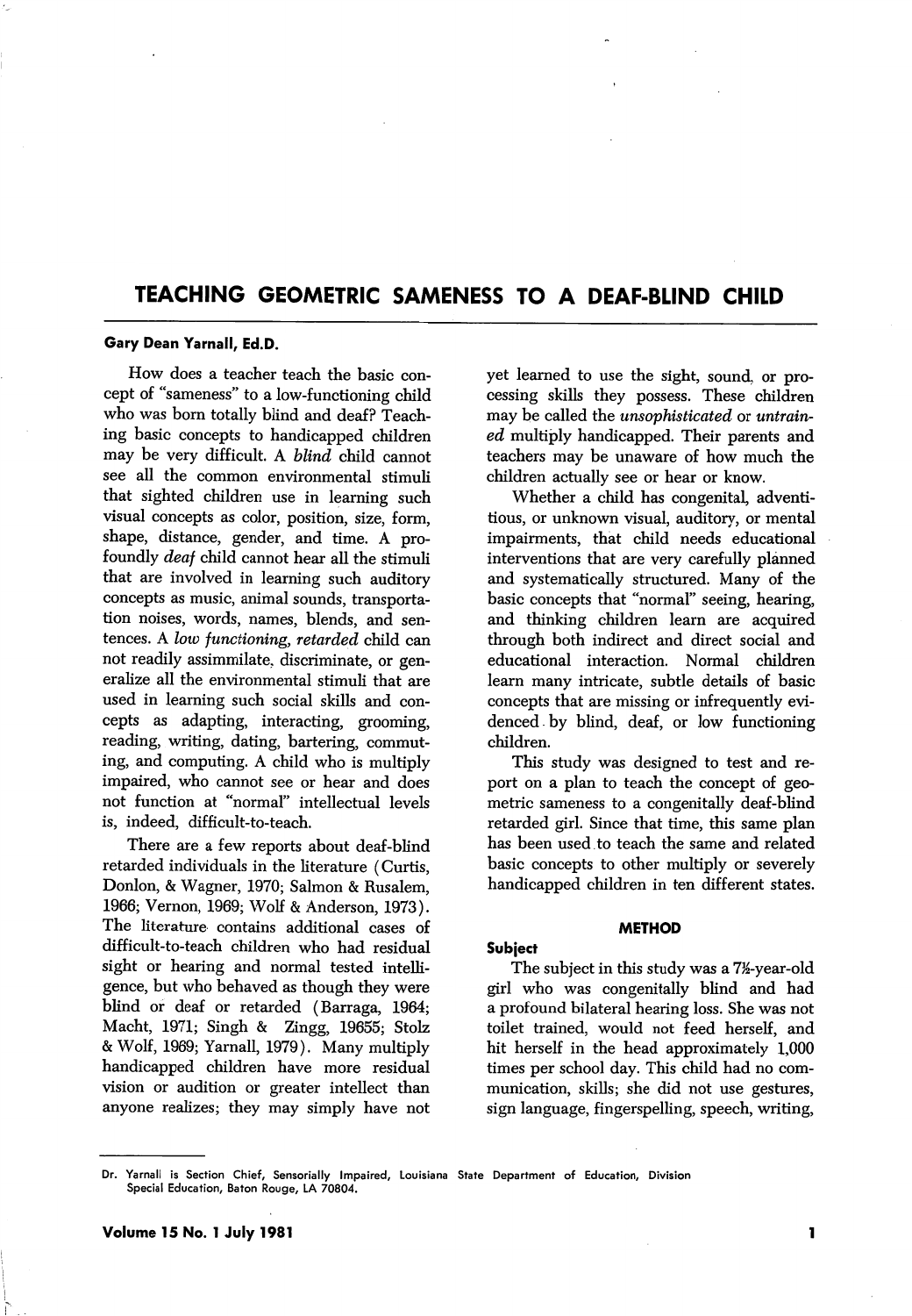or other means of communicating with oth ers. Her entering communication level was classified as "emotional reactions" by the school diagnosticians; that is, her only means of communication were to cry when upset and smile when happy.

### **Setting**

The setting for this original study was a large private residential school for the blind in the New England area. The teacher and child were part of the deaf-blind unit within the school system. During the teaching ses sions, the child was seated across from the teacher at face level with either a table or a portable work tray between them. The work tray had raised edges to prevent items

## Figure 1. The General Setting of Teacher (E) and Child (S) During the Project

GEOMETRIC SAMENESS



from sliding or rolling off the work area. In the large open work tray was placed an open square box containing the 10 solid items to be manipulated.

#### Procedures

Data Recording. Each intervention ses sion allowed 20 opportunities for correct responding. Data were taken during each session. At this time no reliability checks were taken; however, recent replications with numerous other deaf-blind and multiply handicapped children in different states have included reliability checks. Data recorded

(among other things) the number of correct responses per session. Data were recorded during baseline and during each intervention phrase.

### Prerequisite Behaviors

Before the study began, the behaviors the child would need for this learning activity were determined; those she did not have were taught. The teacher taught the girl to sit quietly in a chair, to attend to tasks for longer periods of time, and to wait ap propriately upon command (Yarnall, 1977).

Baseline. During baseline the child was given a tray containing 10 solid geometric shapes. Two of the 10 shapes were identical and eight were different from the matched pair, resulting in a matched same-to-different ratio of 2:8. The child was tactually shown one item that was identical to the two match ed objects in the tray. She was then im mediately given the sign language signal for "same". She was then observed to see if she would complete the expected responses; that is, the teacher noted whether she received the "same" sign, searched through the 10 as sorted geometrical shapes, selected two that were geometrically the same, picked them up (one in each hand), and tapped the same objects together. This entire response topo graphy sequence was used as the criterion for a correct response. Each session included 20 response trials. The child was given a time limit of 7 seconds for each of the 20 trials. That is, following the model given and the sign signal for "same", she had 7 seconds in which to respond correctly by completing the entire response sequence. Neither prompts nor reinforcement were used during baseline. The teacher selected 7 seconds as the maxi mum time limit for two reasons; 1) to de crease the latency between the given sign al and the completd response sequence, and 2) to reduce the amount of time avail able per training session in which the student may emit inappropriate behaviors. A child busy completing a learning task that results in approval and reinforcement is less likely to engage in stereotypic or self-abusive acts that do not.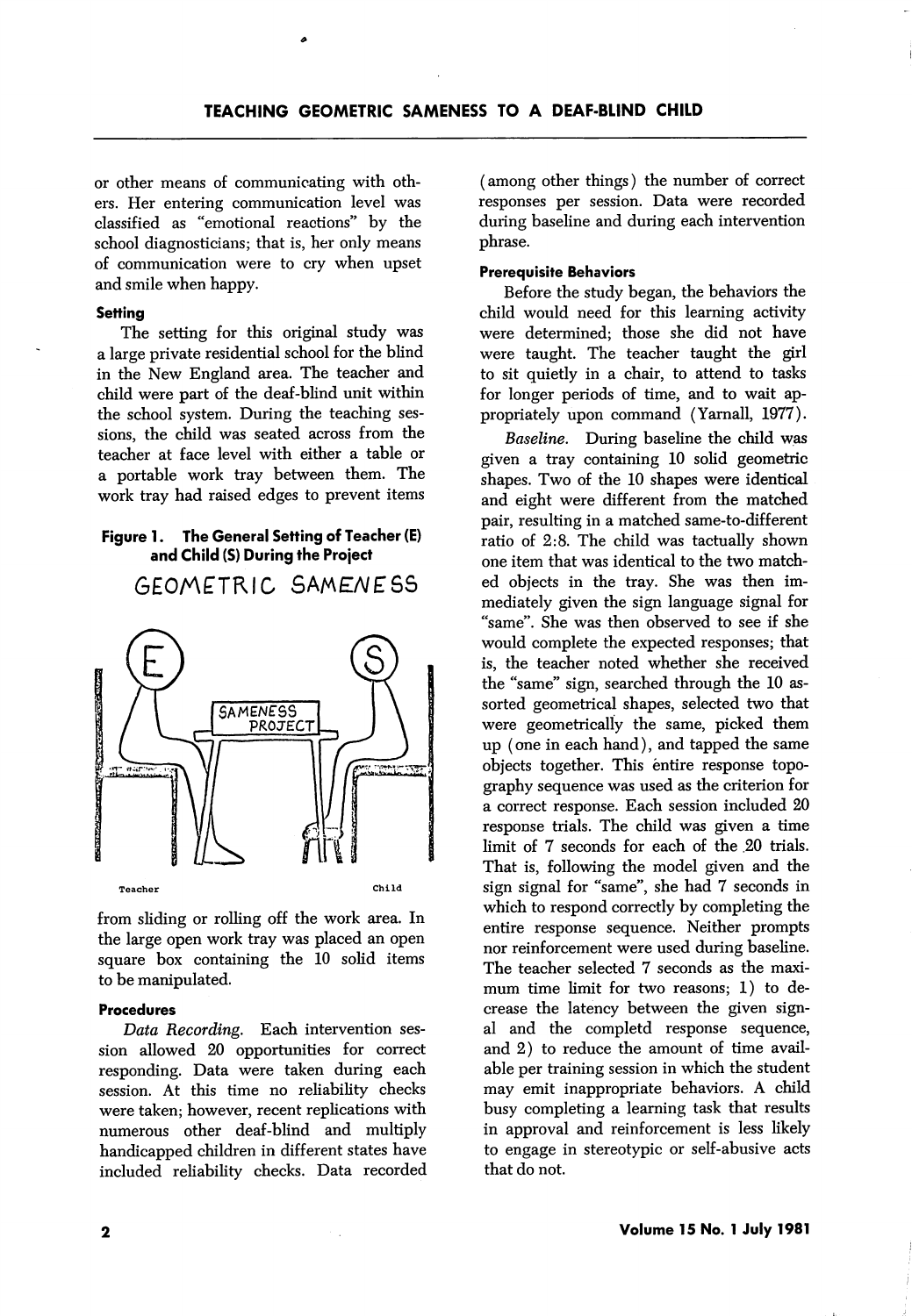Intervention. A changing criteria inter vention design was implemented during in tervention. The steps and sequence employed during baseline were used during interven tion except for the following differences:

1. Physical guidance and prompts were used during each step of the intervention. Prompts were faded as the child began to emit independent responses (Sulzer-Azaroff & Mayer, 1977).

2. During the first phase of interven tion, the response tray contained nine identical 1-inch wooden cubes and one odd-shaped wooden distractor. As the child began to learn the task (as demon strated by feeling the sample model shown, searching the tray, locating and picking up two matched items, and then tapping them together), the number of same items (1-inch cubes) was gradually reduced from nine to two as the number of distractors was increased from one to eight. A total of 10 geometric shapes was always present in the selection tray.

3. The decision to increase the number of distractors while reducing the number of same items was based solely on the child's correct independent responses. The criterion for expected correct responses was increased by raising the ratio of iden tical items to distractors from 9:1 to 8:2 to 7:3 to 6:4 to 5:5 to 4:6 to 3:7 to 2:8.

4. Before the ratio of same-to-different was raised, the child had to meet a cri terion of at least 80% (16 out of 20) in dependent responses without prompting for at least three consecutive sessions. This criterion was used throughout each step of the intervention.

5. In several teaching projects that were modeled after this initial study (Louisiana State Department of Education, 1974; Yarnall, 1974, 1975, 1977), reliability checks were taken throughout the baseline and intervention phases; other teachers were taught the value of high, objective interobserver agreement data.

## RESULTS

Data were obtained during each phase of this changing criteria design with this congenitally blind, deaf, low functioning child.

 $2:8$ 



# Figure 2. The Change in Ratio of Matched versus Distractor Items in the Response Tray

9: <sup>1</sup>

3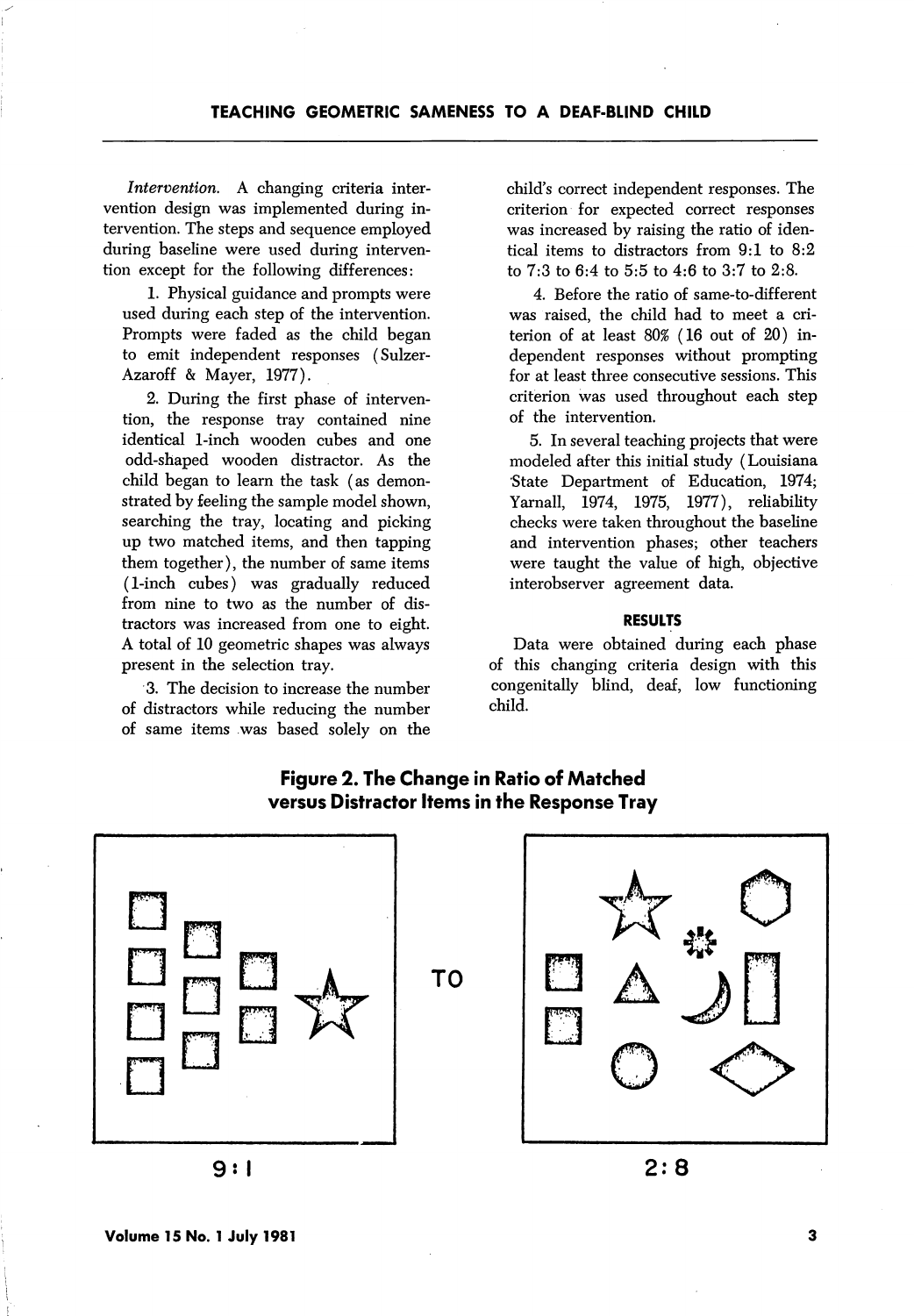Baseline. Based on observations of this child's limited skills, the teacher took only one session of baseline data (20 trials) on the operant level of performance for this new task. Without any physical prompts or rein forcement, the child failed to correctly or independently complete within 7 seconds time any of the 20 opportunities for what the teacher had determined to be an ap propriate response. Baseline data were 0-outof-20 (0%).

Intervention. A total of 105 intervention sessions were conducted during 17 weeks of school attendance. In the first intervention session (session #2), the child was provided heavy prompting, but even with help she was able to complete only 50% (10/20) of the expected tasks (following the complete sequence of matching 1" cubes together as described). Initially she required total physi

cal guidance in order to perform the expected sequence within 7 seconds following each item model and signal to "find two of the same and match". It took 1 week (12 actual sessions) before she was able to achieve 100% (20 out of 20) correct responses. The degree of physical prompting necessary be gan to decrease but, as might be expected considering the baseline performance, much prompting was necessary at first.

Eight different sets of objects were in troduced while teaching and generalizing the concept of "geometric sameness" to this stu dent. Prompting was used each time a new geometric shape was introduced to be match ed. In fact, the prompts were faded so care fully by the teacher that there were only 7 sessions following session 12 during which the girl failed to perform 100% on the 20 expected responses.



\* Indicates when new sets of same geometric forms were introduced these sessions

Indicates sessions that had less than 100% correct, independent responding

Approximate amount of prompting used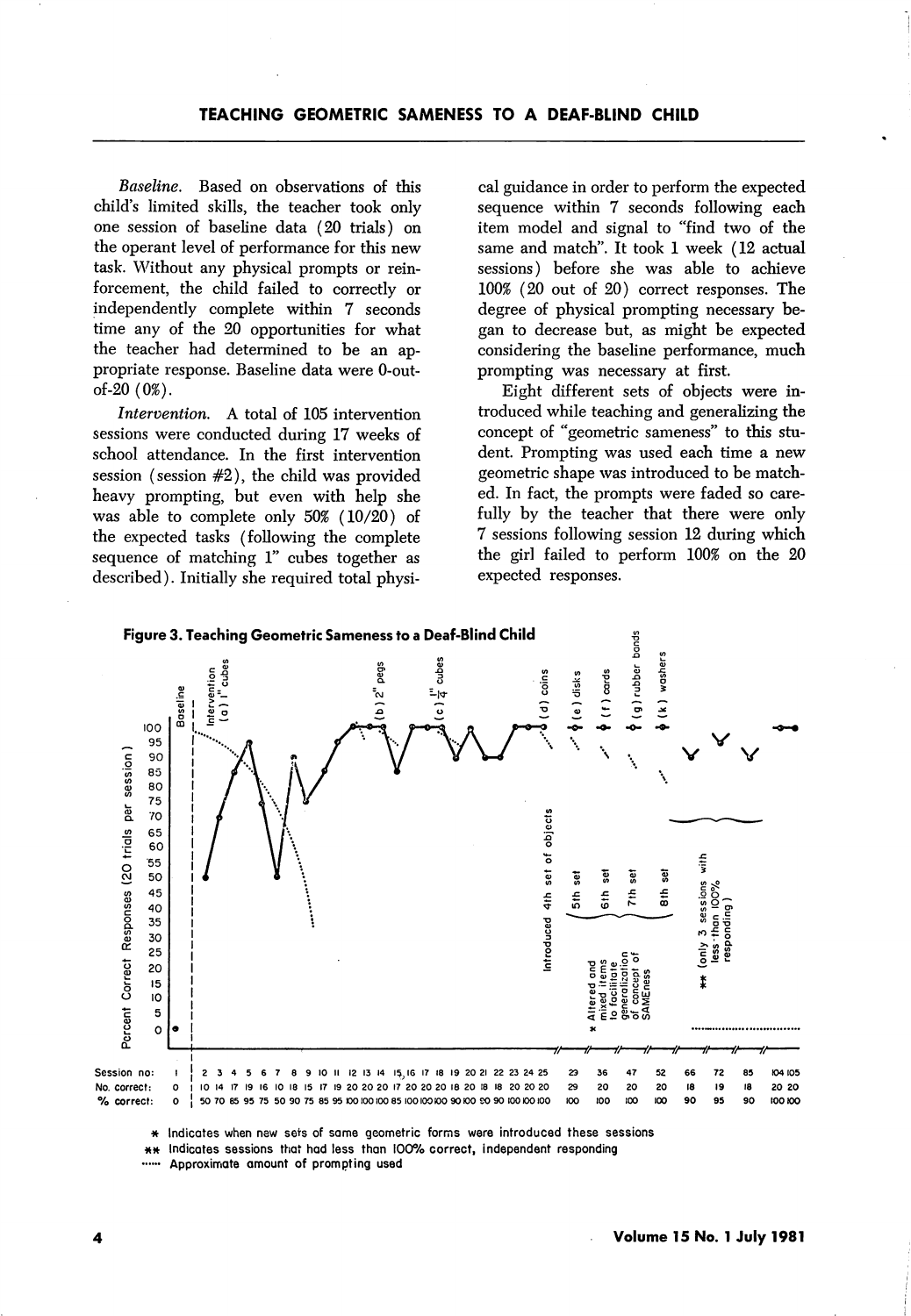The eight different sets of geometric ob jects used in this teaching project were 1-inch wooden cubes, 2-inch dowel pegs,  $\frac{1}{4}$ -inch plastic cubes, large metal coins, ¥-inch rubber disks, 2-inch square plastic cards, large rub ber bands, and common bolt washers. The teacher and aide used an ordinary muffin pan to sort and store the various sets of geo metric items to be matched, as well as the numerous different distractors, which were frequently switched throughout the study.

## Figure 4. Container used for Sorting and Storing During Generalization Training



### **DISCUSSION**

This study demonstrates that a congenitally deaf-blind child can learn and gener alize the basic concept of geometric same ness. However, it should be noted that, as in this case, a severely or multiply impaired child may require much physical prompting, careful fading of physical prompts to achieve independent subject responses, and highly structured and systematic procedures to teach basic concepts. Indeed, some children may be difficult-to-teach, but they can learn basic concepts; learning can be data-based and documented. Throughout the project, the basic principles and procedures of rein forcement and applied behavior analysis were used.

#### **Suggestions**

Based on other studies modeled after this study which taught similar deaf-blind, low functioning, or multiply handicapped chil dren concepts similar to "geometric same ness", the following suggestions and com ments that may facilitate attempts to repli cate this study are offered.

1. Teach the child to respond correct ly, consistently, and independently to one set of geometric items first before intro ducing other different sets. Even though the child may initially think that the sign signal for "same" means "locate two 1-inch cubes", experience suggests that efforts to teach the child to generalize the concept of SAMEness will be less difficult and confusing after the child has demonstrat ed an understanding of a first sequence of steps before introducing a second set of items.

2. Record and graph more than just the numbers of correct responses. Note also the number of prompts used each session plus the number of incorrect responses during the given time limit. Depending on the child, the time limit may need to be modified.

3. After a child has been taken through an entire change of ratio from 9:1 to 2:8 with one set of objects and demonstrated that he or she understands the signal and expected performance, it should be easier to move through the ratio, changing steps at a faster pace with new sets of items.

4. Allow the data (child's responses) to tell you how fast you should advance. Impress on the parents and/or co-workers the importance of a high success rate for the child, even if it becomes necessary to do much of the work for the child. Provide positive reinforcement for both the prompted and the independent cor rect responses.

5. This design and procedure may be used with children who have behavior and sensory characteristics different than those of the deaf-blind child. This design and procedure can also be used to teach preacademic and academic skills other than the concept of sameness.